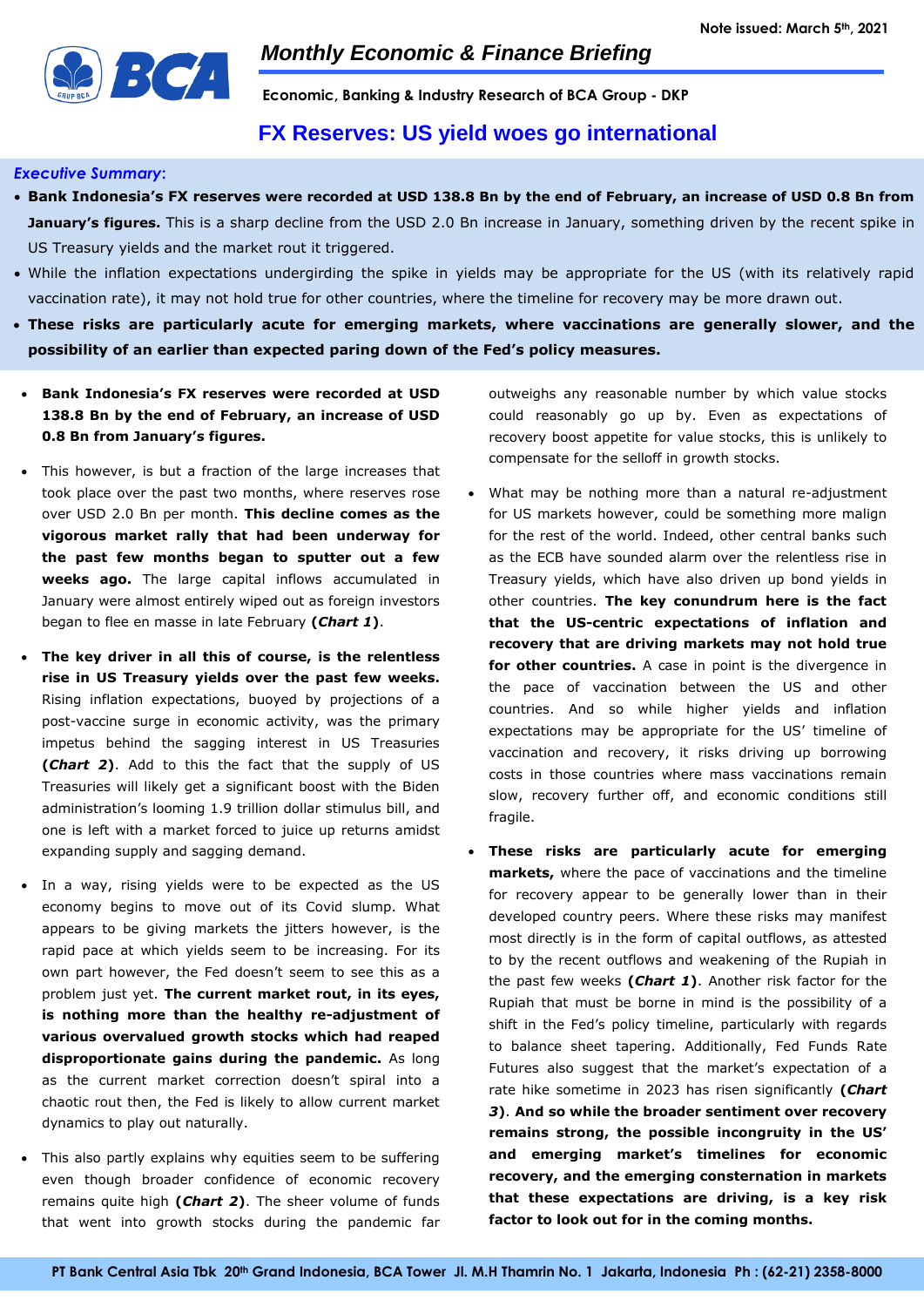

**Chart 1. The recent market rout triggered foreign capital outflows that wiped out much of the inflows that occurred in January**

**Chart 2. The concurrent increase in the copper-gold ratio indicates that the spike in US Treasury yields was driven by expectations of economic recovery and inflation**



**PT Bank Central Asia Tbk 20 th Grand Indonesia, BCA Tower Jl. M.H Thamrin No. 1 Jakarta, Indonesia Ph : (62-21) 2358-8000**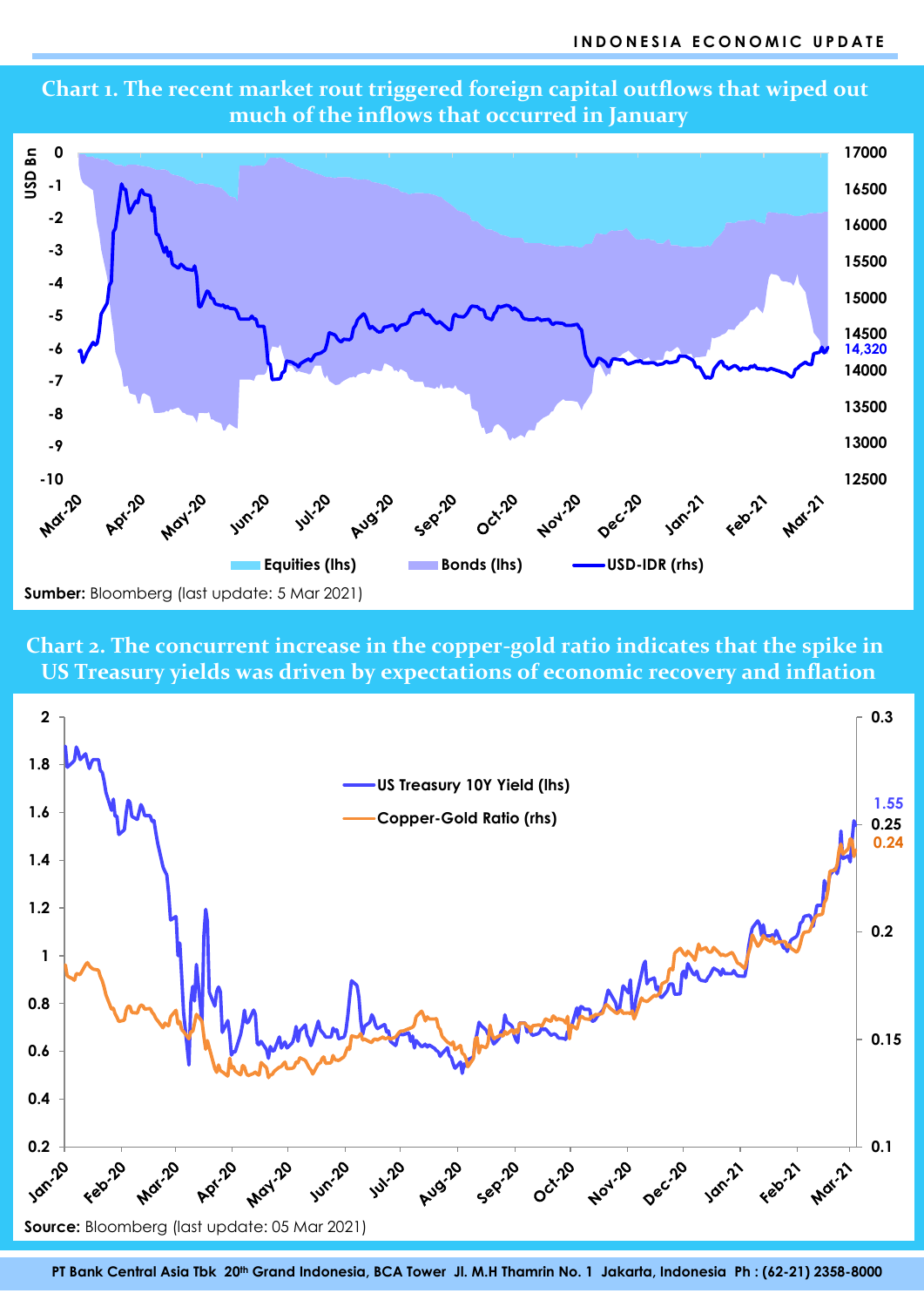

# **Indonesia – Economic Indicators Projection**

|                                        | 2016   | 2017   | 2018   | 2019   | 2020   | 2021E  |
|----------------------------------------|--------|--------|--------|--------|--------|--------|
| Gross Domestic Product (% YoY)         | 5.0    | 5.1    | 5.2    | 5.0    | $-2.1$ | 4.8    |
| GDP per Capita (US\$)                  | 3605   | 3877   | 3927   | 4175   | 3912   | 4055   |
| Consumer Price Index Inflation (% YoY) | 3.0    | 3.6    | 3.1    | 2.7    | 1.7    | 3.1    |
| BI 7 day Repo Rate (%)                 | 4.75   | 4.25   | 6.00   | 5.00   | 3.75   | 3.50   |
| USD/IDR Exchange Rate (end of year)**  | 13,473 | 13,433 | 14,390 | 13,866 | 14.050 | 14.460 |
| Trade Balance (US\$ billion)           | 8.8    | 11.8   | $-8.5$ | $-3.2$ | 21.7   | 10.1   |
| Current Account Balance (% GDP)        | $-1.8$ | $-1.6$ | $-3.0$ | $-2.7$ | $-0.4$ | $-1.8$ |

\*\* Estimation of Rupiah's fundamental exchange rate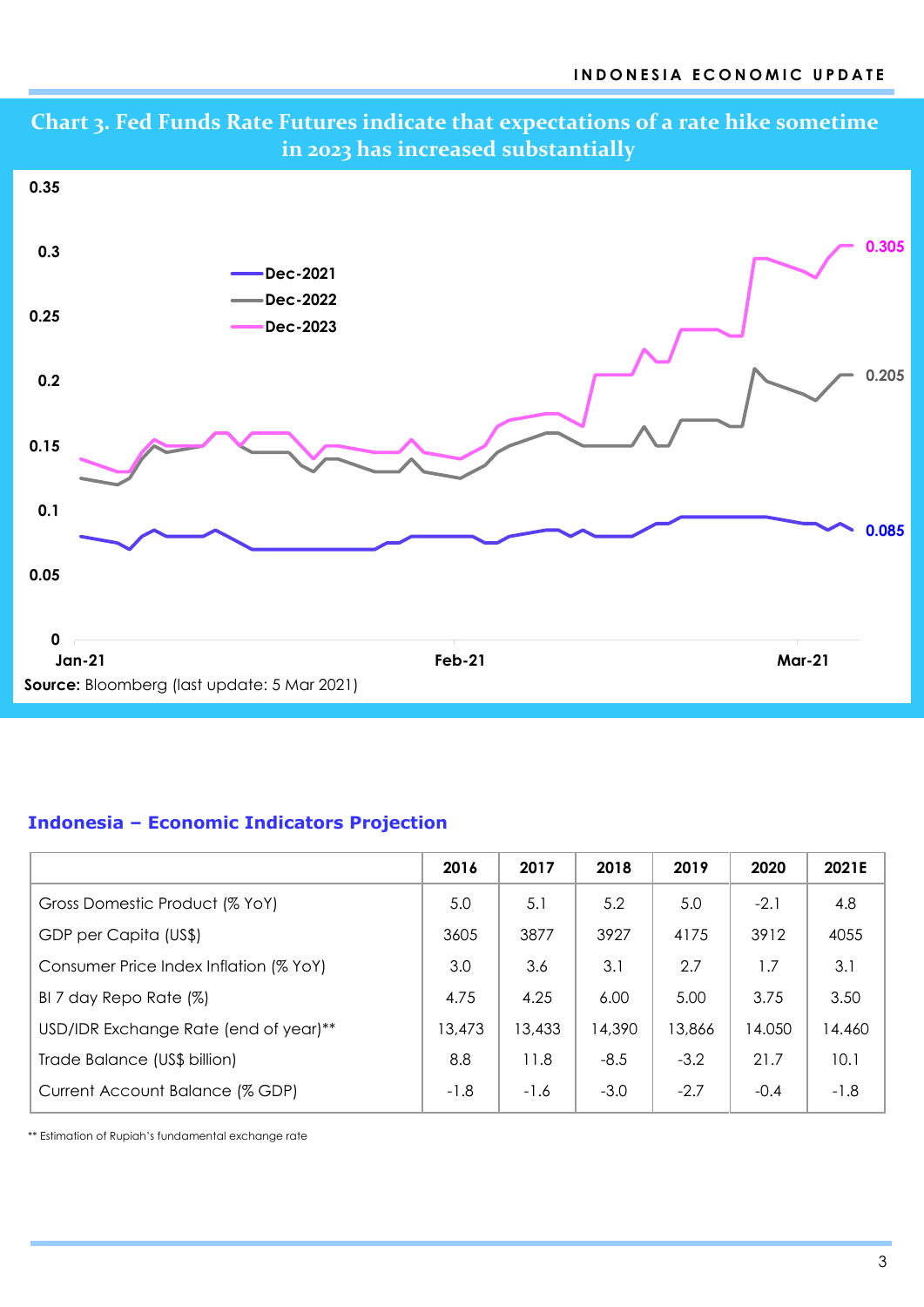## **Selected Recent Economic Indicators**

|                         |             | Last          | <b>Real Rate</b>               | <b>Trade &amp;</b>                 | 4-Mar    | $-1$ mth   | Chg<br>(%) |
|-------------------------|-------------|---------------|--------------------------------|------------------------------------|----------|------------|------------|
| <b>Key Policy Rates</b> | Rate $(% )$ | <b>Change</b> | (%)                            | <b>Commodities</b>                 |          |            |            |
| <b>US</b>               | 0.25        | Mar-20        | $-1.15$<br>Baltic Dry Index    |                                    | 1,779.0  | 1,444.0    | 23.2       |
| UK                      | 0.10        | Mar-20        | $-0.60$<br>S&P GSCI Index      |                                    | 481.3    | 437.3      | 10.1       |
| EU.                     | 0.00        | $Mar-16$      | $-0.90$<br>Oil (Brent, \$/brl) |                                    | 66.7     | 56.4       | 18.4       |
| Japan                   | $-0.10$     | $Jan-16$      | 0.50<br>Coal (\$/MT)           |                                    | 82.9     | 82.5       | 0.5        |
| China (lending)         | 4.35        | $Oct-15$      | 4.65<br>Gas (\$/MMBtu)         |                                    | 2.77     | 2.85       | $-2.8$     |
| Korea                   | 0.50        | $May-20$      | $-0.60$<br>Gold (\$/oz.)       |                                    | 1,697.5  | 1,860.8    | $-8.8$     |
| India                   | 4.00        | $May-20$      | $-0.06$<br>Copper (\$/MT)      |                                    | 8,932.8  | 7,805.6    | 14.4       |
| Indonesia               | 3.50        | $Feb-21$      | 2.12<br>Nickel (\$/MT)         |                                    | 16,088.5 | 17,816.3   | $-9.7$     |
|                         |             | $-1$ mth      | <b>Chg</b>                     | CPO (\$/MT)                        | 964.5    | 964.2      | 0.0        |
| <b>Money Mkt Rates</b>  | 4-Mar       |               | (bps)                          | Rubber (\$/kg)                     | 1.71     | 1.59       | 7.5        |
| <b>SPN (1M)</b>         | 2.52        | 2.65          | $-12.8$                        | <b>External Sector</b>             | Jan      | <b>Dec</b> | Chg<br>(%) |
| <b>SUN (10Y)</b>        | 6.56        | 6.13          | 42.2                           |                                    |          |            |            |
| INDONIA (O/N, Rp)       | 2.80        | 3.04          | $-24.1$                        | Export (\$ bn)                     | 15.30    | 16.54      | $-7.5$     |
| JIBOR 1M (Rp)           | 3.56        | 3.80          | $-24.1$                        | Import (\$ bn)                     | 13.34    | 14.44      | $-7.6$     |
| <b>Bank Rates (Rp)</b>  | <b>Dec</b>  | <b>Nov</b>    | Chg                            | Trade bal. (\$ bn)                 | 1.96     | 2.10       | $-6.7$     |
|                         |             |               | (bps)                          | Central bank reserves              | 138.0    | 135.9      | 1.55       |
| Lending (WC)            | 9.21        | 9.32          | $-10.54$                       | (\$bn)                             |          |            |            |
| Deposit 1M              | 4.22        | 4.45          | $-23.28$                       | <b>Prompt Indicators</b>           | Jan      | <b>Dec</b> | <b>Nov</b> |
| Savings                 | 0.86        | 0.87          | $-0.66$                        |                                    |          |            |            |
| <b>Currency/USD</b>     | 4-Mar       | $-1$ mth      | Chg (%)                        | Consumer confidence<br>index (CCI) | 84.9     | 96.5       | 92.0       |
| <b>UK Pound</b>         | 0.720       | 0.732         | 1.70                           | Car sales (%YoY)                   | $-34.2$  | $-34.4$    | $-41.0$    |
| Euro                    | 0.835       | 0.829         | $-0.75$                        |                                    |          |            |            |
| Japanese Yen            | 108.0       | 104.9         | $-2.82$                        | Motorcycle sales                   | $-14.7$  | $-45.1$    | $-56.7$    |
| Chinese RMB             | 6.470       | 6.468         | $-0.03$                        | (%YoY)                             |          |            |            |
| Indonesia Rupiah        | 14,267      | 14,023        | $-1.71$                        | Cement sales (%YoY)                | $-5.9$   | $-12.6$    | $-14.0$    |
| <b>Capital Mkt</b>      | 4-Mar       | $-1$ mth      | Chg (%)                        |                                    |          |            |            |
| JCI                     | 6,290.8     | 6,067.5       | 3.68                           | <b>Manufacturing PMI</b>           | Feb      | Jan        | <b>Chg</b> |
| DJIA                    | 30,924.1    | 30,211.9      | 2.36                           |                                    |          |            | (bps)      |
| <b>FTSE</b>             | 6,650.9     | 6,466.4       | 2.85                           | <b>USA</b>                         | 60.8     | 58.7       | 210        |
| Nikkei 225              | 28,930.1    | 28,091.1      | 2.99                           | Eurozone                           | 57.9     | 54.8       | 310        |
| <b>Hang Seng</b>        | 29,236.8    | 28,892.9      | 1.19<br>Japan                  |                                    | 51.4     | 49.8       | 160        |
| Foreign portfolio       | Feb         | Jan           | Chg                            | China                              | 50.9     | 51.5       | $-60$      |
| ownership (Rp Tn)       |             |               | (Rp Tn)                        | Korea                              | 55.3     | 53.2       | 210        |
| <b>Stock</b>            | 1,930.8     | 1,811.4       | 119.42                         | Indonesia                          | 50.9     | 52.2       | $-130$     |
| Govt. Bond              | 971.4       | 987.3         | $-15.92$                       |                                    |          |            |            |
| Corp. Bond              | 28.4        | 29.3          | $-0.92$                        |                                    |          |            |            |

Source: Bloomberg, BI, BPS

Notes:

\*Previous data

\*\*For change in currency: **Black** indicates appreciation against USD, **Red** indicates depreciation

\*\*\*For PMI, **> 50** indicates economic expansion, **< 50** indicates contraction